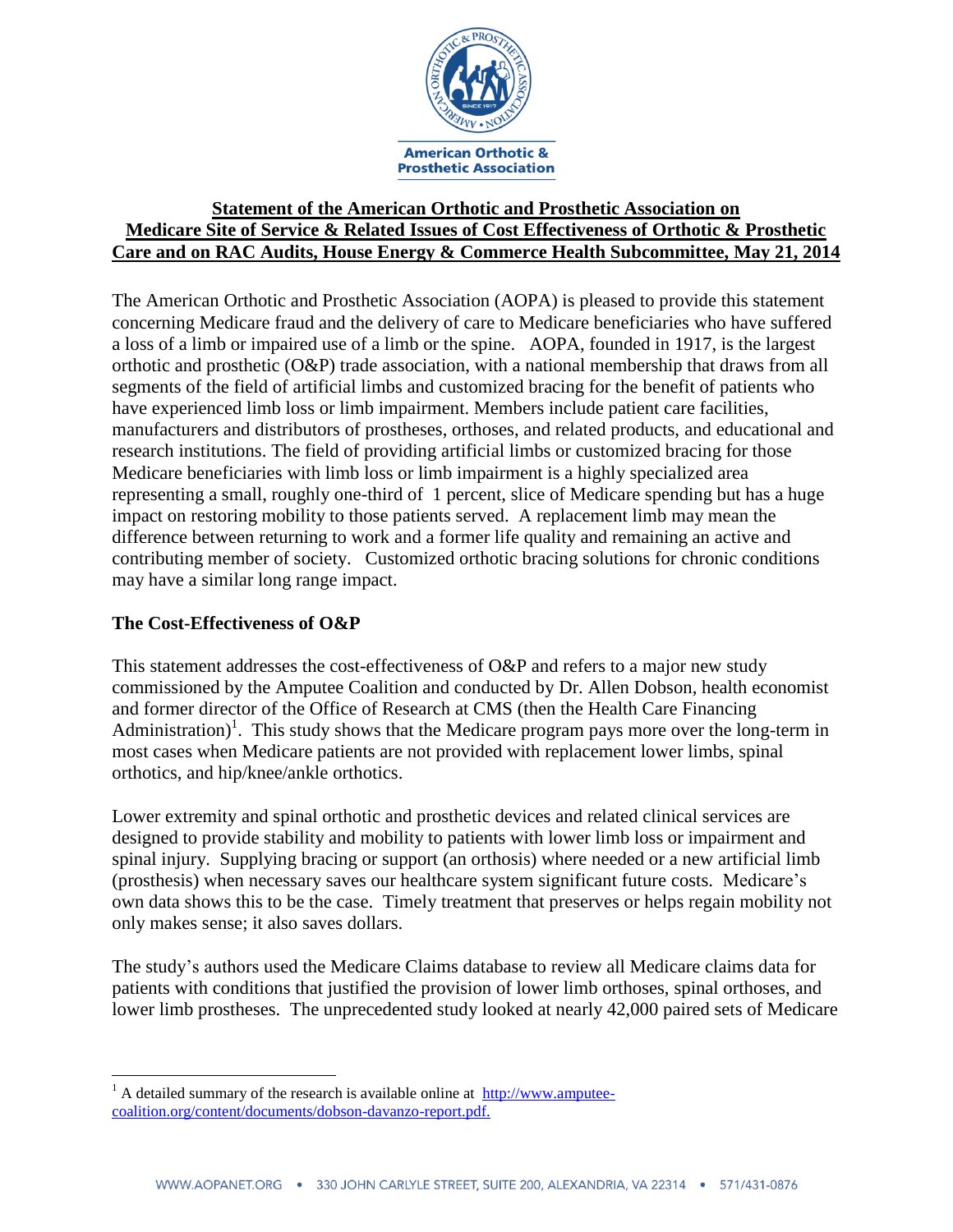beneficiaries with claims from 2007-2010. The paired patients either received orthotic and prosthetic care or they did not get such care.

The study's key finding was that Medicare costs are lower or similar for patients who received orthotic or prosthetic services, compared to patients who need, but do not receive, these services. According to the study, Medicare could save 10 percent (\$2,920 on average) for those receiving lower extremity orthoses, and there also are modest savings for patients receiving spinal orthoses and lower extremity prostheses.

Without question, the orthotic solutions, as demonstrated by the following two exhibits, reduced healthcare costs in the eighteen months that followed treatment as compared with healthcare costs incurred by the untreated comparison group.



Source: Dobson | DaVanzo analysis of custom cohort Standard Analytic Files (2007-2010) for Medicare beneficiaries who received O&P services from January 1, 2008 through June 30, 2009 (and matched comparisons), according to custom cohort database definition.

Summary of Findings: Based on the rigorous propensity score matching used to develop the two patient cohorts, we are able to conclude from this analysis that patients who received lower extremity orthoses had better outcomes, defined as fewer acute care hospitalizations and emergency room admissions, and reduced overall cost to Medicare. Study group patients achieved better outcomes with Medicare episode payments that were \$2,920 - or 10 percent - less than the comparison group (including the price of the orthotic). Additionally, these patients were able to sustain more rehabilitation, and were able to remain in their homes as opposed to needing placement in facility-based settings.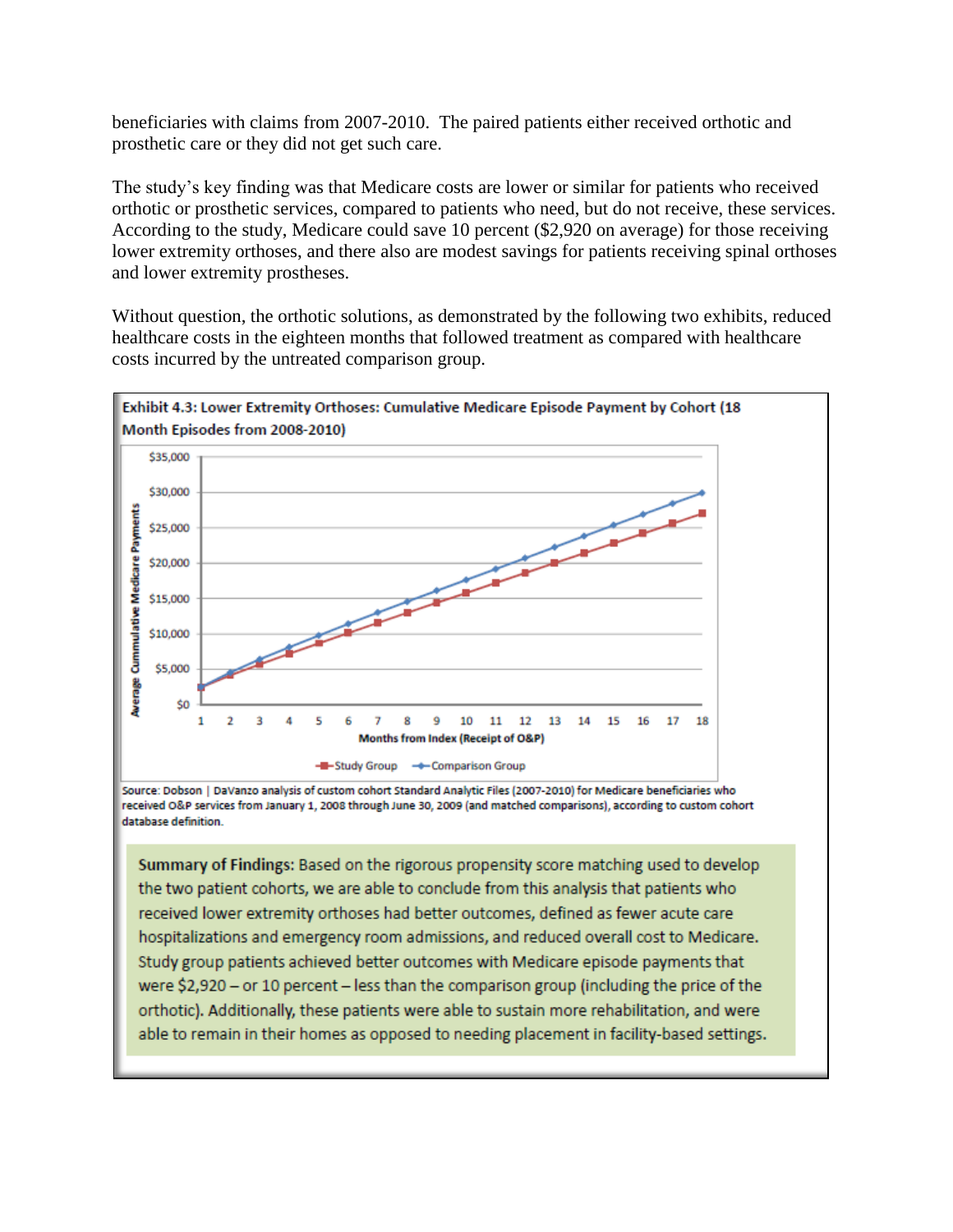

independence. By Month 18, study group patients had Medicare episode payments that were \$93 (or 0.3 percent) lower than comparison group patients.

Prosthetics are typically higher cost items, yet the data analysis that compares the two groups showed that in the ensuing twelve months, those not receiving prostheses incurred almost as much total healthcare expense as those who did receive prostheses. The following two exhibits suggest that the Medicare program may save on the costs associated with providing prostheses if a slightly longer term is measured.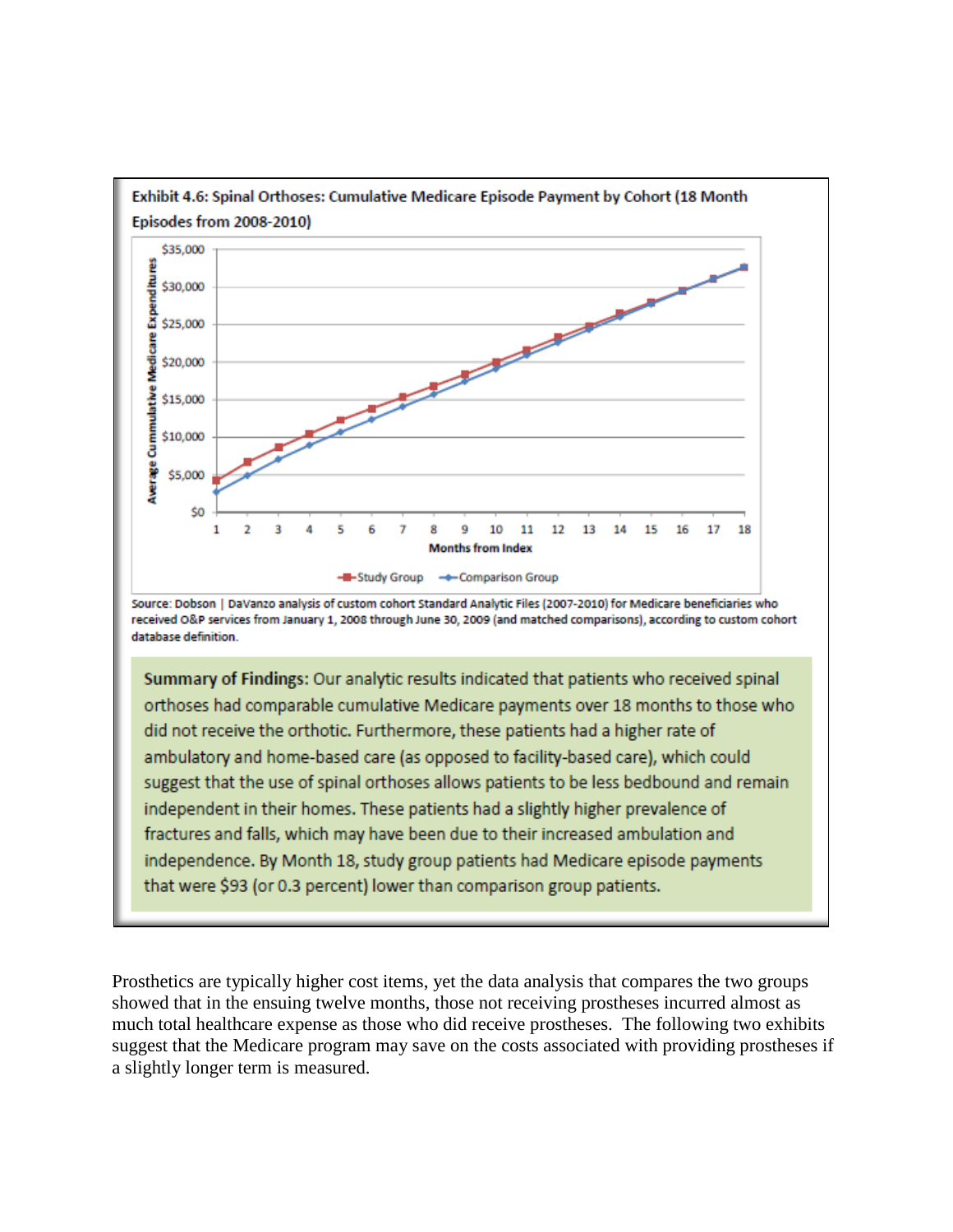| Patient Outcomes by Conort (18 Month Episodes from 2008-2010)<br><b>Therapy Use and Outcomes</b> | <b>Comparison</b>  |          |                   |
|--------------------------------------------------------------------------------------------------|--------------------|----------|-------------------|
|                                                                                                  | <b>Study Group</b> | Group    | <b>Difference</b> |
| Average Number of IRF Days                                                                       | 1.61               | 1.19     | 0.42              |
| Average Number of OP Therapy Visits                                                              | 56.1               | 28.9     | $27.18*$          |
| Average Number of Fractures and Falls                                                            | 0.90               | 0.72     | 0.18              |
| Average Number of ER Admissions                                                                  | 1.55               | 2.10     | $-0.55*$          |
| Total Average Medicare Episode Payments                                                          | \$68,040           | \$67,312 | \$728             |

Exhibit 4.8: Lower Extremity Prostheses: Average Use of Inpatient and Outpatient Therapy and  $\overline{a}$   $\overline{b}$   $\overline{a}$   $\overline{b}$   $\overline{a}$   $\overline{a}$   $\overline{b}$   $\overline{a}$   $\overline{b}$   $\overline{a}$   $\overline{b}$   $\overline{a}$   $\overline{b}$   $\overline{a}$   $\overline{b}$   $\overline{a}$   $\overline{b}$   $\overline{a}$   $\overline{b}$   $\overline{a}$   $\overline{b}$   $\overline{a}$   $\overline{b}$   $\overline{a}$   $\overline{$ **Contract Contract Advised** 

Source: Dobson | DaVanzo analysis of custom cohort Standard Analytic Files (2007-2010) for Medicare beneficiaries who received O&P services from January 1, 2008 through June 30, 2009 (and matched comparisons), according to custom cohort database definition.

Exhibit 4.9 presents the cumulative episode payment for the study and comparison group by episode month. This chart indicates that the cost of the prosthetic in Month 1 was slowly amortized over time; by the end of Month 12, the cumulative Medicare episode payment for the study group was \$728 (1 percent) higher than the comparison group patient, indicating that the cost of the prosthetic was nearly fully amortized. Due to the correlation between the monthly payments each month after the receipt of the prosthetic, we were unable to draw conclusions beyond Month 12.

Exhibit 4.9: Lower Extremity Prostheses: Cumulative Medicare Episode Payment by Cohort (18 Month Episodes from 2008-2010)



Source: Dobson | DaVanzo analysis of custom cohort Standard Analytic Files (2007-2010) for Medicare beneficiaries who received O&P services from January 1, 2008 through June 30, 2009 (and matched comparisons), according to custom cohort database definition.

Of course the data cannot reflect the improved quality of life enjoyed by beneficiaries in both groups.

This is a clear win for patients and a win for taxpayers, the Medicare system, and private payers. Not only do patients who get O&P treatment benefit the most, but it also ends up costing taxpayers and insurers less in most cases. Medicare and other payers' preconception that prosthetic limbs and bracing cost money have been disproven by Medicare data. For the first time, actual data demonstrate that O&P devices save health care dollars, confirming the value of O&P intervention based on economic criteria. The goal of restoring function is emphasized in many of Medicare's covered services and therefore supports the targeted use of O&P services for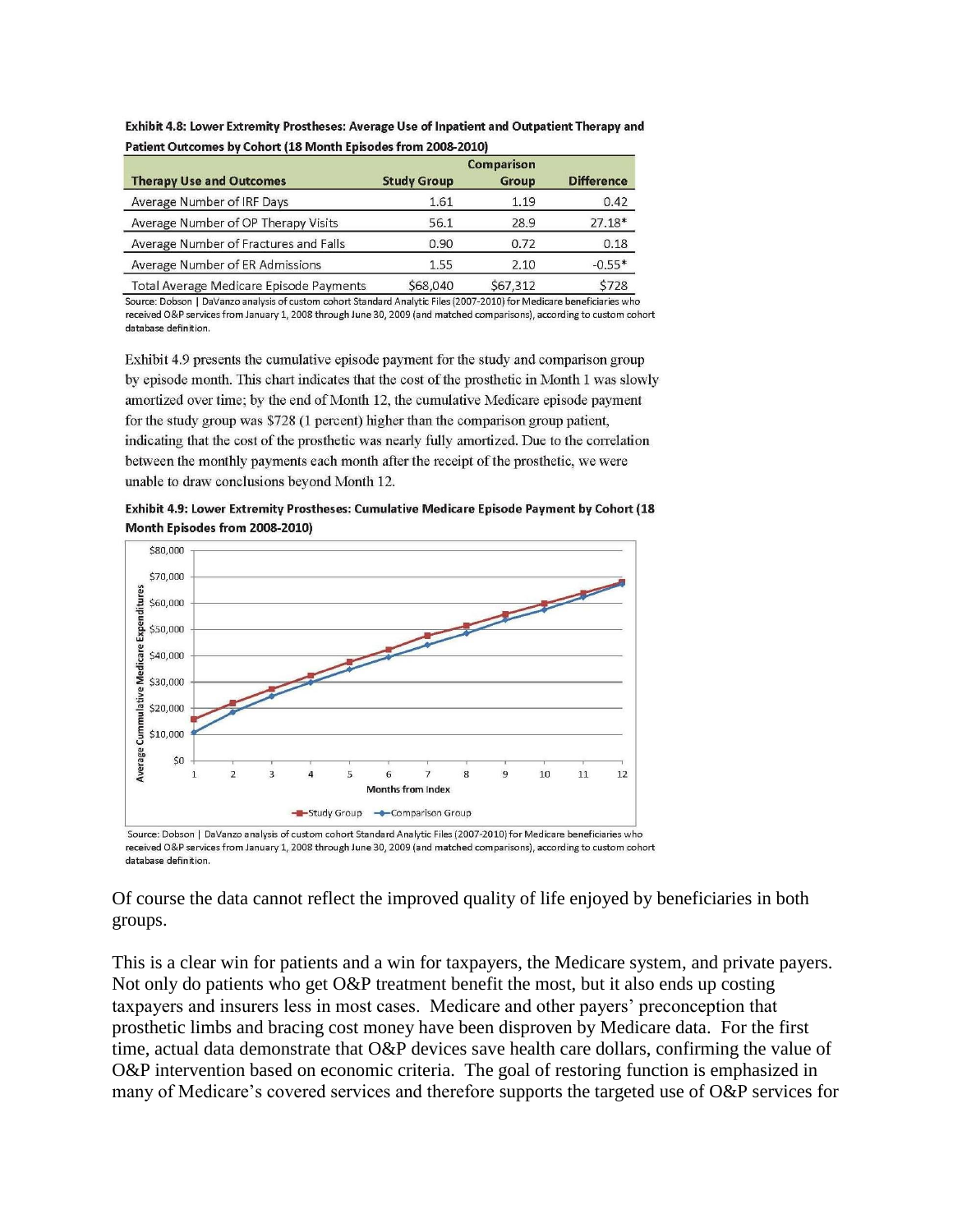patients who are able to benefit from and receive the requisite therapy. Increased physical therapy among O&P users allows patients to become less bedbound and more independent, which may be associated with slightly higher rates of falls and fractures but fewer emergency room admissions and acute care hospital admissions. This reduction in health care utilization ultimately makes O&P services cost-effective for the Medicare program and other payers, while improving the quality of life and independence of the patient.

#### **The Rationale for Excluding O&P from Post-acute Care Bundles**

For several reasons, O&P and related services should be excluded from any post-acute care bundles. First, prosthetics and orthotics (artificial limbs and orthopedic braces) differ markedly from durable medical equipment (DME). Furnishing O&P is not the distribution of commodities like DME; rather O&P care involves an ongoing series of clinical services provided by licensed and/or certified professionals that results in the ability to regain or maintain ambulation and full function. Under the present Medicare structure, beneficiaries with limb-loss or limb-impairment are permitted to choose the licensed and/or certified health care professional with whom they establish a patient care relationship. The patient has the right to choose a provider with whom he or she is comfortable and who best addresses his or her mobility needs. This relationship should be determined on more than the lowest price.

Experience with hospital DRGs and with SNFs shows that some providers have responded to comparable bundling systems by delaying and denying O&P patient care until a patient was discharged, allowing Medicare Part B to cover the cost of O&P treatment, rather than the Part A bundle. Patient quality of care declined with these inappropriate delays in access to O&P care, often irreversibly compromising independent living and relegating the patient to nursing home care. It is imperative to avoid this same kind of result for mobility-compromised patients, militating in favor of exempting O&P from the post-acute care bundle.

In addition, Congress and CMS have determined that competitive bidding is an ill-suited means of providing complex O&P care to Medicare patients. Bundled payments are poorly suited for the delivery of custom O&P care because the devices and related clinical services are unique, matched to the patient/beneficiary's specific anatomical features, and cannot be accommodated by a system that relies on a comparison between what may seem to be similar or substitute items and services. To include O&P in bundling would be a radical change to the Medicare system and catastrophic for these limb-impaired individuals.

Congress dealt with this appropriately in 2003 when it exempted all prosthetics and custom orthotics from Medicare competitive bidding. Congress limited competitive bidding to only "off-the-shelf" orthotics, which Congress defined as devices that could be used by the patient with "minimal self-adjustment" and that do not require any expertise in trimming, bending, molding, assembling, or customizing to fit to the individual. The number of "off-the-shelf" orthotic devices is limited, both in number and in potential savings from bidding and bundling.

We believe Medicare beneficiaries would be served best by exempting O&P care from bundled payments and preserving the licensed and/or certified prosthetist/orthotist relationship in the same way the patient's right to select a physician or a physical/occupational/speech therapist is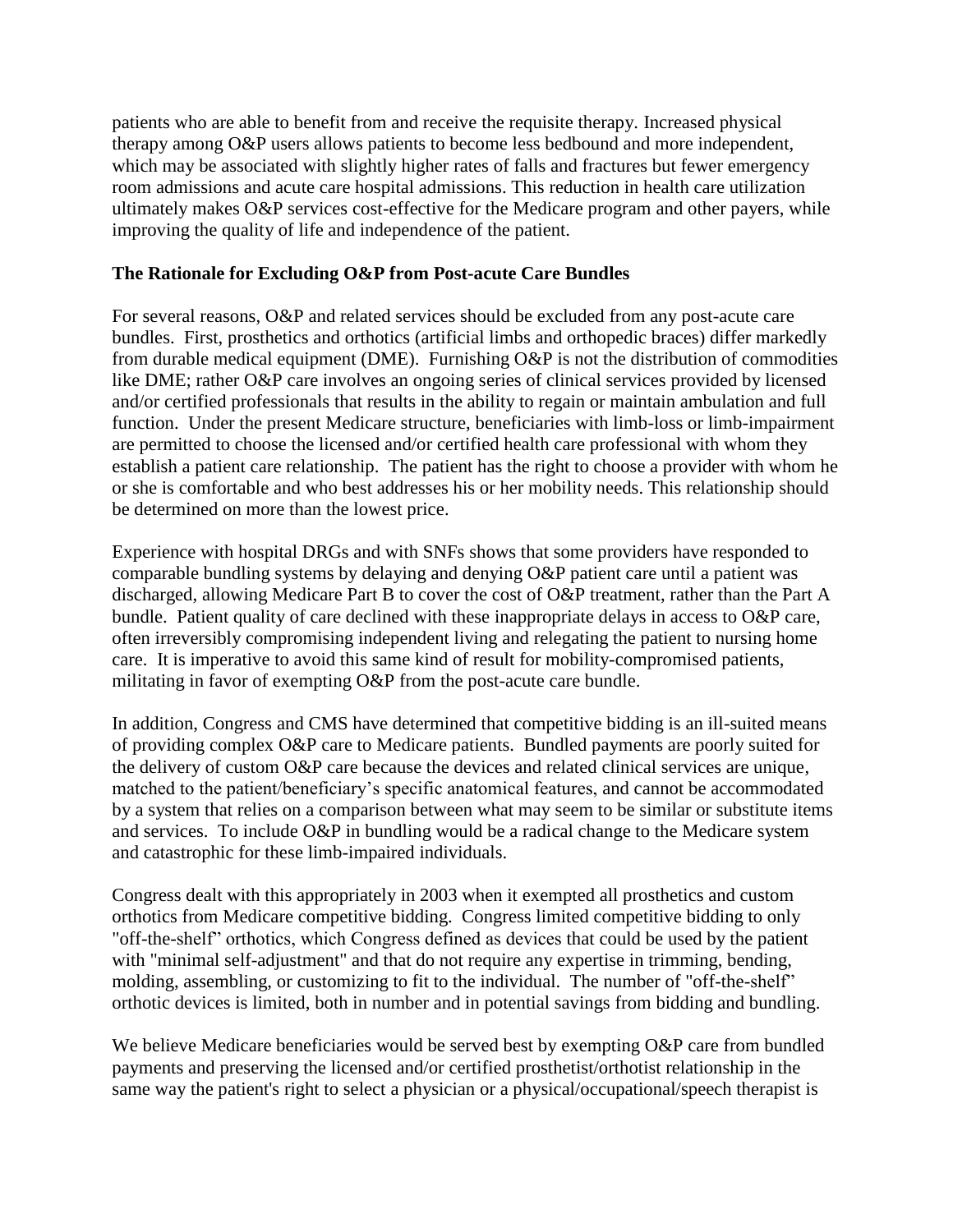protected. That would be the safest route to protect these limb-impaired Medicare beneficiaries. We appreciate that Rep. McKinley's legislative proposal, the Bundling and Coordinating Post-Acute Care (BACPAC) Act of 2014 contains such an exemption, and we urge that this exemption be maintained.

# *Other Key Issues Relating to Fraud, Abuse, RACs and ALJ Delays*

Section 427 of the Beneficiary Improvement and Protection Act (BIPA) of 2000 requires CMS to ensure that Medicare payments for custom fabricated orthotics and all prosthetics are furnished by "qualified practitioners" and "qualified suppliers." The O&P profession supported this effort and consistently has pushed to have this requirement implemented. Currently, 16 states have enacted O&P licensure statutes. In 2005, CMS issued Transmittal 656 to Medicare payment contractors specifying that contractors must have claims processing edits in place to make sure that in those states where O&P must be provided by a licensed or certified orthotist or prosthetist, payments are made only to practitioners and suppliers that meet relevant state O&P licensure laws. However, CMS has not taken concrete steps to enforce this requirement.

H. R. 3112, the Medicare Orthotics and Prosthetics Improvement Act of 2013, has been introduced in Congress and would build upon the fraud-fighting provisions included in BIPA. It would help reduce fraud, protect patients, and save Medicare funds by keeping out fraudulent providers in the first place. As the Dobson-DaVanzo report notes: "If CMS was to actively enforce that unlicensed providers cannot receive payment for providing orthotics and prosthetics services to Medicare beneficiaries within a licensure state, Medicare savings could be realized. Under such enforcement of limiting payments to providers with proven licensure and standards of training and experience, payments to unqualified providers would be eliminated. As the '60 Minutes' special suggested, allowing non-certified/unlicensed personnel to provide these services, especially in states with licensure, could lead to fraud and abuse in orthotics and prosthetics services, as well as expose patients who received these services to inappropriate or substandard care. Therefore, shifting payments to only certified providers could result in better care for beneficiaries and lower Medicare payments."

# **RAC Audits and the ALJ Appeals Backlog**

Instead of using tools to keep bad actors from participating in the O&P sector, CMS has ramped up the Recovery Audit Contractor (RAC) program, which has had the effect of punishing legitimate providers.

While CMS makes payments to unlicensed and unaccredited providers, contravening Congress's intention, legitimate suppliers have been subject to RAC and prepayment audits conducted by contractors who appear to play by their own set of rules. It also appears that RAC audits penalize suppliers for paperwork or documentation errors as often, or more often, than they catch those perpetrating fraud. This sometimes results in legitimate providers, especially those who are small businesses, suffering cash flow problems or going out of business. AOPA estimates that roughly 100 O&P suppliers have gone out of business within the past eighteen months, at least in part due to these audit/recoupment related cash flow problems. The impact of these closings extends beyond economics and business—it directly and negatively affects individuals with limb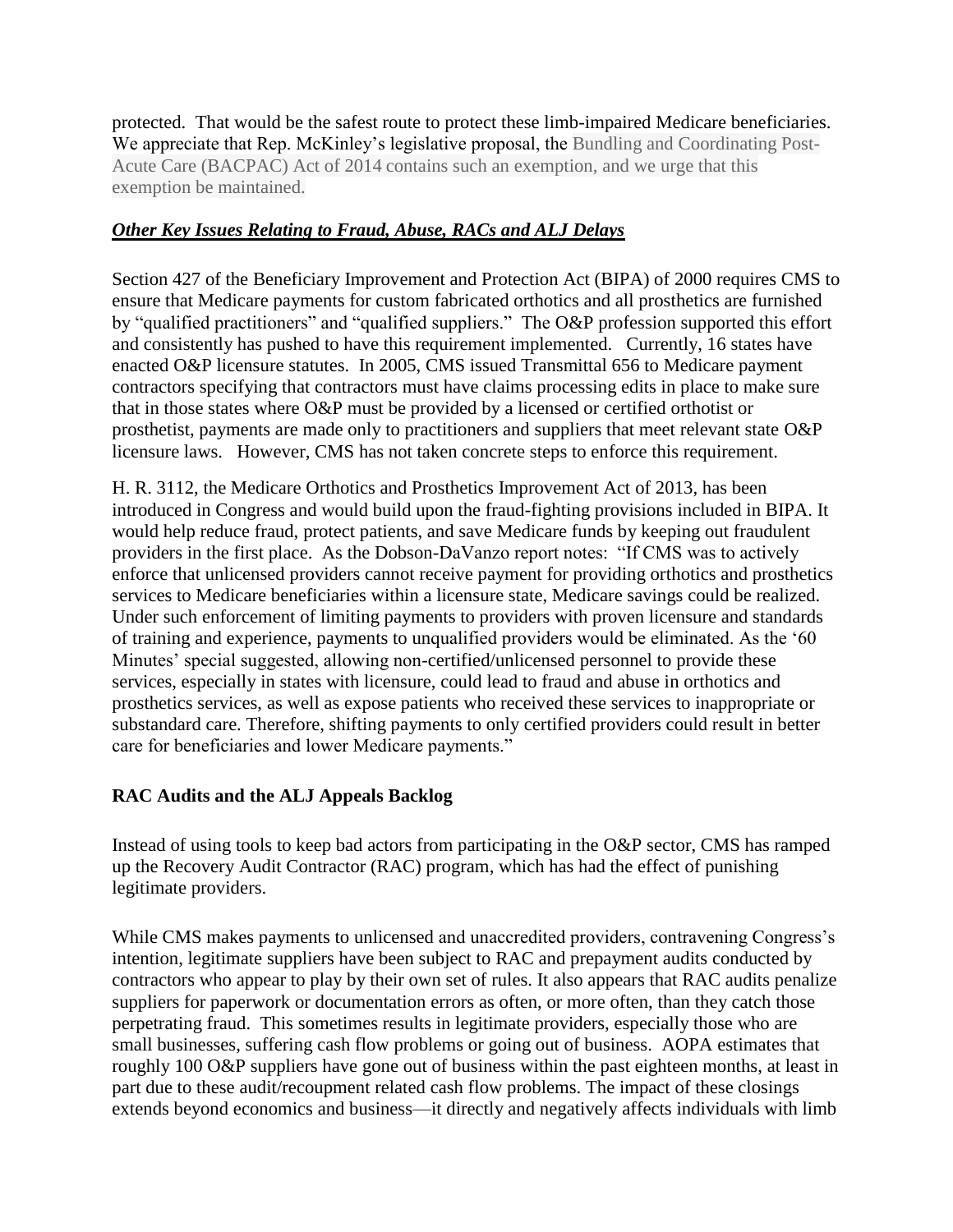loss, as they have been deprived of long-standing, clinically-beneficial relationships with their health care providers. (We note that AOPA has sued the U.S. Department of Health and Human Services (HHS) over RAC audits and how they are being applied to O&P suppliers.)

We feel that certain actions by CMS have compromised the due process rights of O&P suppliers. For example, CMS issued a "Dear Physician" letter on its website in August, 2011 that had the effect of establishing new policy for payment for artificial limbs, and it applied the new policy retroactively in RAC and prepayment audits as to claims for dates of service as much as two years before the policy was issued in the letter.

There has been an explosion in the number of RAC audit claims under Medicare Part B for artificial limbs that are appealed to the Administrative Law Judge (ALJ) level. Congress and CMS have provided some modest relief for Medicare Part A providers, but none of this relief has been extended to Part B claims for artificial limbs. While we appreciate the difficult task facing the Office of Medicare Hearings and Appeals (OMHA), timely redress of improperly denied payments is critical. Many suppliers, particularly in the O&P field, are small businesses that do not have the luxury of waiting months for payment of services legitimately furnished. In fact, just last year, 35 Members of Congress wrote to HHS Secretary Kathleen Sebelius that wellintentioned efforts to reduce fraud and abuse in Medicare may be harming access for vulnerable Medicare beneficiaries and placing undue burdens on legitimate O&P providers. In a context of increasingly aggressive CMS audits, OMHA's decision to suspend ALJ review of provider and supplier claims is devastating to suppliers who deliver Medicare services to over 40 million beneficiaries.

Congress showed that it understood the importance of timely processing of Medicare appeals when it included in BIPA a requirement that an ALJ issue a decision about a case within 90 days of the date when the appeal request was filed. However, by OMHA's own admission, the current wait time for a hearing before an ALJ has increased to 16 months. In some areas that wait is as long as 26 months, which is unacceptable.

At the February 12, 2014 OMHA public hearing on this issue, Judge Griswold gave an explanation of OMHA's position, but offered few if any short-term remedies that would restore the right of a timely ALJ hearing to providers. With ALJs siding fully with appellants in over half of all decisions, ALJ hearings amount to a provider's primary means of challenging costly and often prejudicial CMS auditor decisions. As OMHA is leaving Medicare providers without an avenue of redress against auditors' payment denials, we believe it is only fair that CMS suspend these audits until an appropriate, timely, and statutorily required system providing due process to providers is restored.

## **Surety Bonds Are Not an Answer to Fraud—They Punish All Legitimate Medicare Providers, Without Posing Any Significant Impediment to Unscrupulous Actors Who Perpetrate Medicare Fraud**

Effectively fighting Medicare fraud requires implementing truly effective measures aimed at stopping unscrupulous actors and saving Medicare dollars. CMS's imposition of surety bond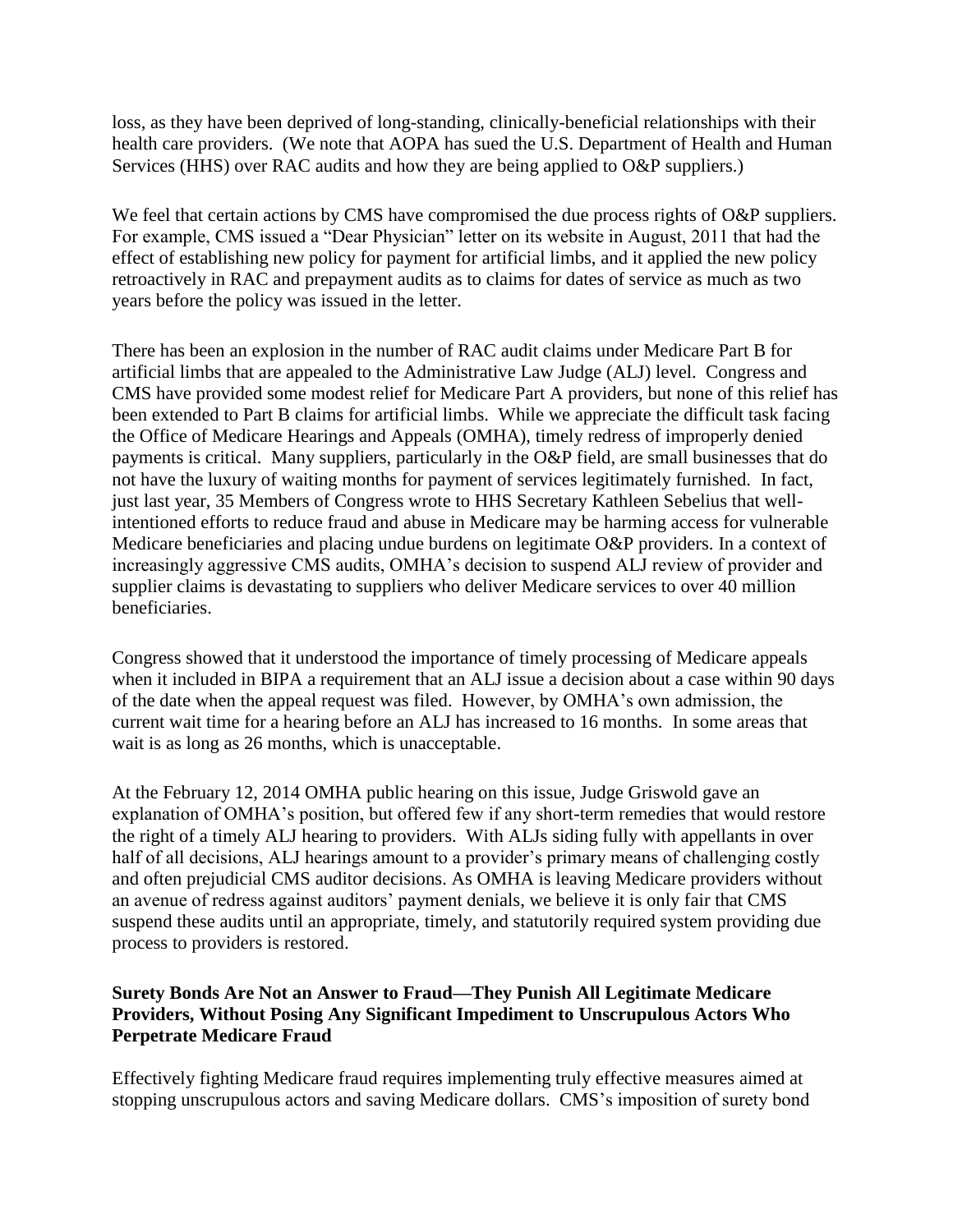requirements on all providers has been misdirected because it has little relationship to preventing fraud. These bonds burden all O&P suppliers, disproportionately affecting small O&P suppliers, but they do nothing to distinguish legitimate supplier from fraudulent suppliers. Surety bond requirements are ineffective at preventing Medicare fraud and unnecessarily penalize legitimate providers.

## **Legislative Efforts Relating to Limiting the In-Office Ancillary Care Exception to Stark Self-Referral Rules**

AOPA has noted that the Committee on Ways and Means Subcommittee on Health Ranking Minority Member, Rep. McDermott, has introduced a bill aimed at eliminating the exception to the Stark self-referral provisions for in-office ancillary services. AOPA supports this new legislation in principle. The Orthotic & Prosthetic Alliance in recent months has communicated concerns to OIG about how, in the context of physician-owned distributorships (PODs), the inoffice ancillary services rule sometimes operates and results in an increase in the number and value of services that patients do not need. However, no substantive action was taken. This provision has also prompted state legislative issues in states like Texas where it has been used by special interests to try to expand the prospects for payments to unqualified or under-qualified providers.

## **Prior Authorization is Not an Answer for Massive Non-Fraud RAC and Prepayment Audits That Have Hit Part B Medicare Claims for Artificial Limbs**

The topic of prior authorization in terms of Medicare is a complex one. The BIG hitch is that Medicare Prior Authorization is NOT a promise of payment, and therefore AOPA and the vast majority of its patient care facility members oppose it as any kind of 'solution' to audits. CMS would be severely challenged to implement prior authorization.

CMS has unfortunately seen cookie-cutter solutions for RAC audits. Therefore, two years ago CMS said—"If a demonstration project in prior authorization was acceptable for power wheelchairs (PME) in DME, let's solve the O&P audit issues the same way." A major problem is that, in reality, the PME demo project resulted in longer delays for patients. CMS insists the numbers are shorter, but reliable reports estimate that it takes between 70-100 days from the date the physician orders a power wheelchair until the prior authorization goes through and the power wheelchair reaches the beneficiary. That kind of delay simply doesn't work for the care of amputees--who, even in the delays of the RAC environment, get their replacement limbs much faster. Prior authorization may have worked for a few limited cases in the private sector if, and only if, it is an absolute guarantee of payment (otherwise, it creates its own cash flow problems). That is not true in Medicare.

### **Recommendations for Reasonable Reforms of RAC and Pre-Payment Audits of Claims for Artificial Limbs for Beneficiaries under Medicare Part B**

Following are proposals from the Orthotic & Prosthetic Alliance to reform RAC and prepayment audits of Part B claims for artificial limbs. These are steps that definitely would assist in restoring fairness, transparency and due process as well as greatly reducing the devastation RAC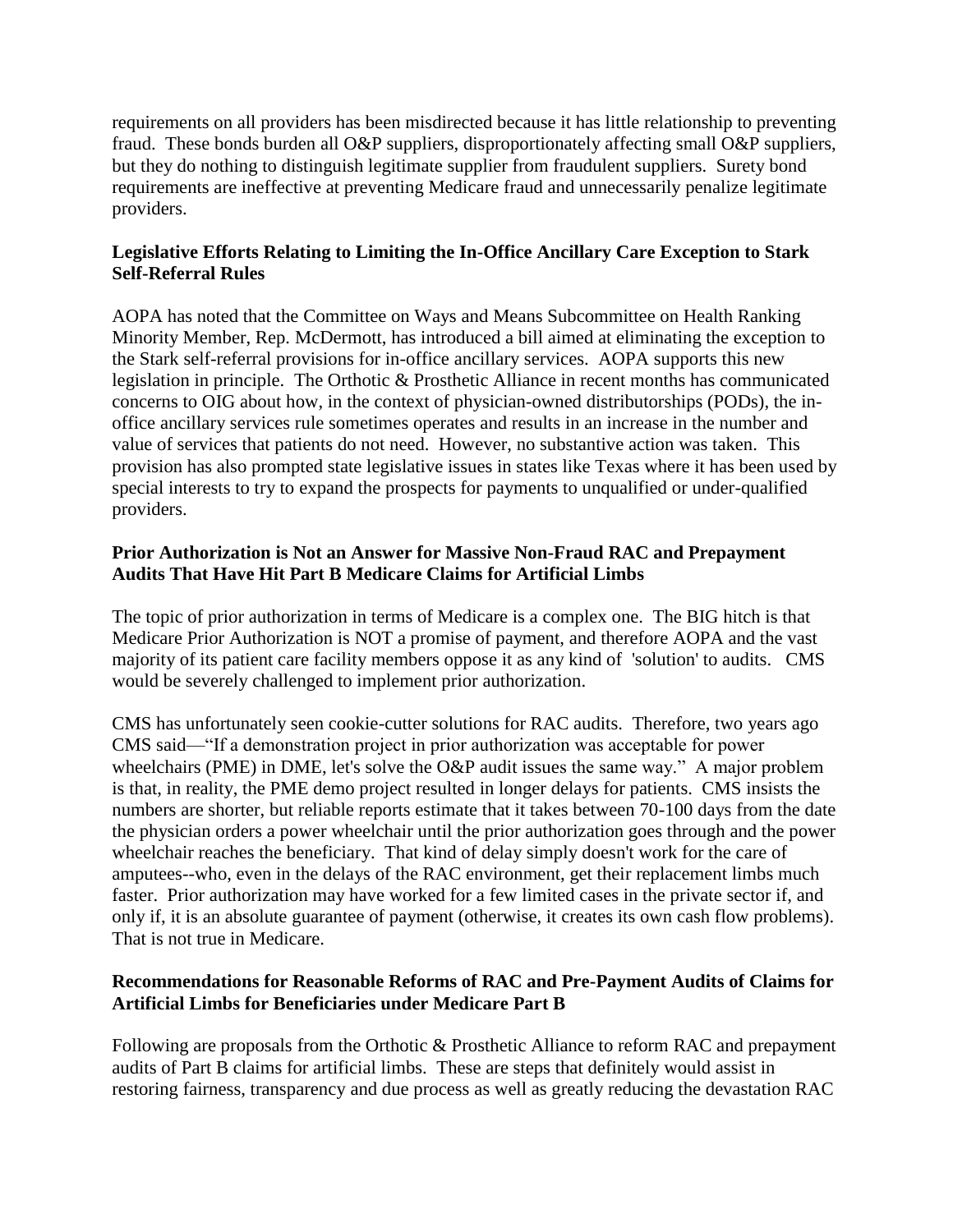and prepayment audits by CMS contractors has caused Part B claims for artificial limbs for Medicare amputees. They include:

- a. Establish the prosthetist/orthotist's notes as a legitimate component of the patient medical record, comparable to a therapist;
- b. Establish the prosthetist/orthotist as a recognized Medicare provider of care, distinguished from treatment as a DME supplier—the distinction between O&P and DME is clear both as O&P providers assume the role of lifetime mobility health professionals as well as being reflected in the much higher success rate when O&P appeals are decided at the ALJ level;
- c. Remove the Qualified Independent Contractor (QIC) stage of the appeals process, since it takes time and virtually never results in a favorable decision for the O&P provider;
- d. Advance the appeal more expeditiously to the ALJ for final action;
- e. Mandate that CMS compile data on audit appeals for O&P only, separate from DME which is needed to track both the very high rate O&P RACs audit appeals and high overturn rate on appeal (CMS has consistently refused to track such data)\*;
- f. Establish financial penalties for RACs if an established percentage of appeal overturns occur, e.g. double interest penalties assessed against RAC, which funds along with savings from item C. above could be used to fund an increase in the number of ALJs; and
- g. Address the need for more ALJs to mitigate the current backlog, either by direction to the Office of Medicare Hearings and Appeals (OMHA), which as an arm of HHS is responsible for funding for ALJs, or a statutory change to instruct CMS to fund ALJ appeals for RAC determinations.

\* It was underscored in the May 20 hearing before the Oversight and Government Reform Committee that overturn rates at the ALJ level run between 56% to 74% provider success in overturning RAC audit conclusions.

### **CMS Should Issue a Moratorium on Part B RAC Audits**

CMS should give serious consideration to halting RAC audits of Part B providers, especially for O&P providers. Many suppliers affected by RAC audits are small businesses like our members. They do not have the financial wherewithal to sustain their business when RAC audits and other questionable tactics to fight fraud and abuse continue unabated. We hope that this hearing shines the light also on the serious challenges faced by small providers without relief from RAC audits.

Many, including members of Congress, believe that the moratorium on RAC audits of short inpatient stays extends in some way to Part B claims for O&P. The truth is that there has been no relief whatsoever from RAC audits for Part B providers. We urge CMS to implement a similar "pause" so that it can explore fully the effect on legitimate Part B providers.